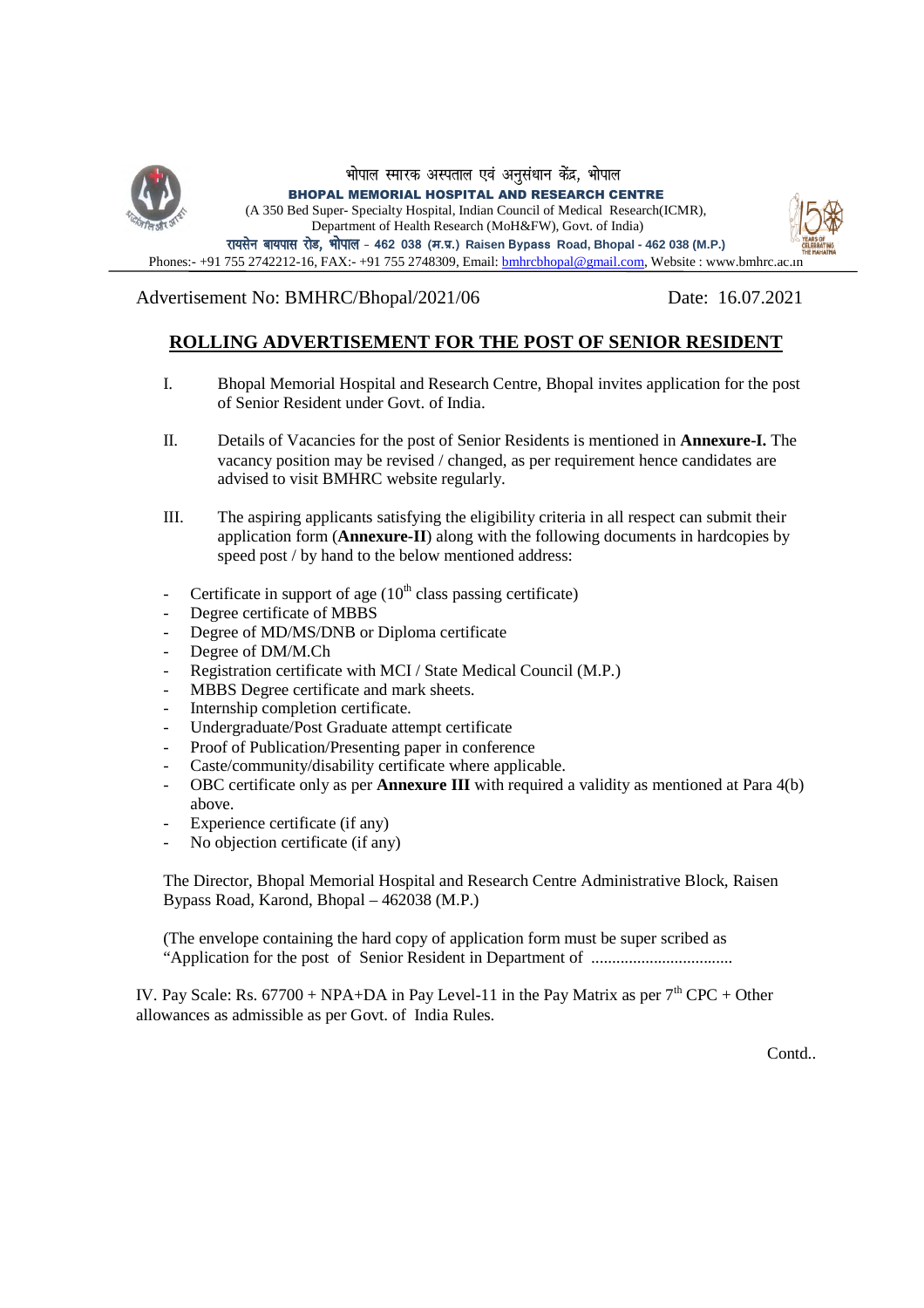#### V. **Eligibility Criteria**:

- 1. Postgraduate Degree/Diploma (approved by MCI) in the concerned specialty after MBBS failing which MBBS with two years experience in a Govt. organization out of which one year in the concerned specialty. However appointment of the plain MBBS Candidates shall be on adhoc basis for a period of 89 days and extendable for further 89 days, if previous service found satisfactory or till the post is filled up by the candidates having Postgraduate Degree/Diploma in the concerned specialty.
- 2. Candidate must have/or applied for Registration (Under Graduate/PG Degree/PG Diploma) with MCI/ M.P. State Medical Council

#### VI. **Age Limit**:

- A. 37 years (For General candidates)
- B. 42 years (For SC/ST Candidates)
- C. 40 years (For OBC candidate)
- D. For PWD candidates upper age limit is relaxable as per Govt. of India rules.

VII. **Reservation**: All reservations will be considered in the above posts strictly in accordance with prescribed norms/ rules.

- A. SC/ST candidates to submit copy of community/caste certificate.
- B. OBC candidates should submit OBC certificate as per Annexure-III having date of issue on or after 01.04.2013 vide OM No. 36036/2/2013-Estt. (Res. I) dated 31.03.2016 of DOPT, Ministry of Personal & Public Grievance & Pensions, New Delhi.
- C. Persons with disability (PWD) to produce/submit a certificate issued by competent medical authority.

#### VIII. **Tenure:**

The tenure of Senior Resident (applicable for PG/Diploma candidates) is for Three Years including any service rendered as Senior Resident earlier on adhoc/regular basis in any Govt. of India / State Government hospital. Under no circumstances, the total period of Senior Residency shall exceed three years, at the time of joining. The appointment will be initially for a period of one year, which could be extended for a period of three years on an annual basis subject to the satisfactory work & conduct report from the concerned HOD.

#### **GENERAL INSTRUCTIONS :**

- I. The Competent Authority reserve the right to make any amendment, cancellation and changes in this advertisement in whole or in part without assigning any reason.
- II. The candidates are advised to ensure that they fulfill the eligibility criteria as mentioned in the advertisement before applying for the posts.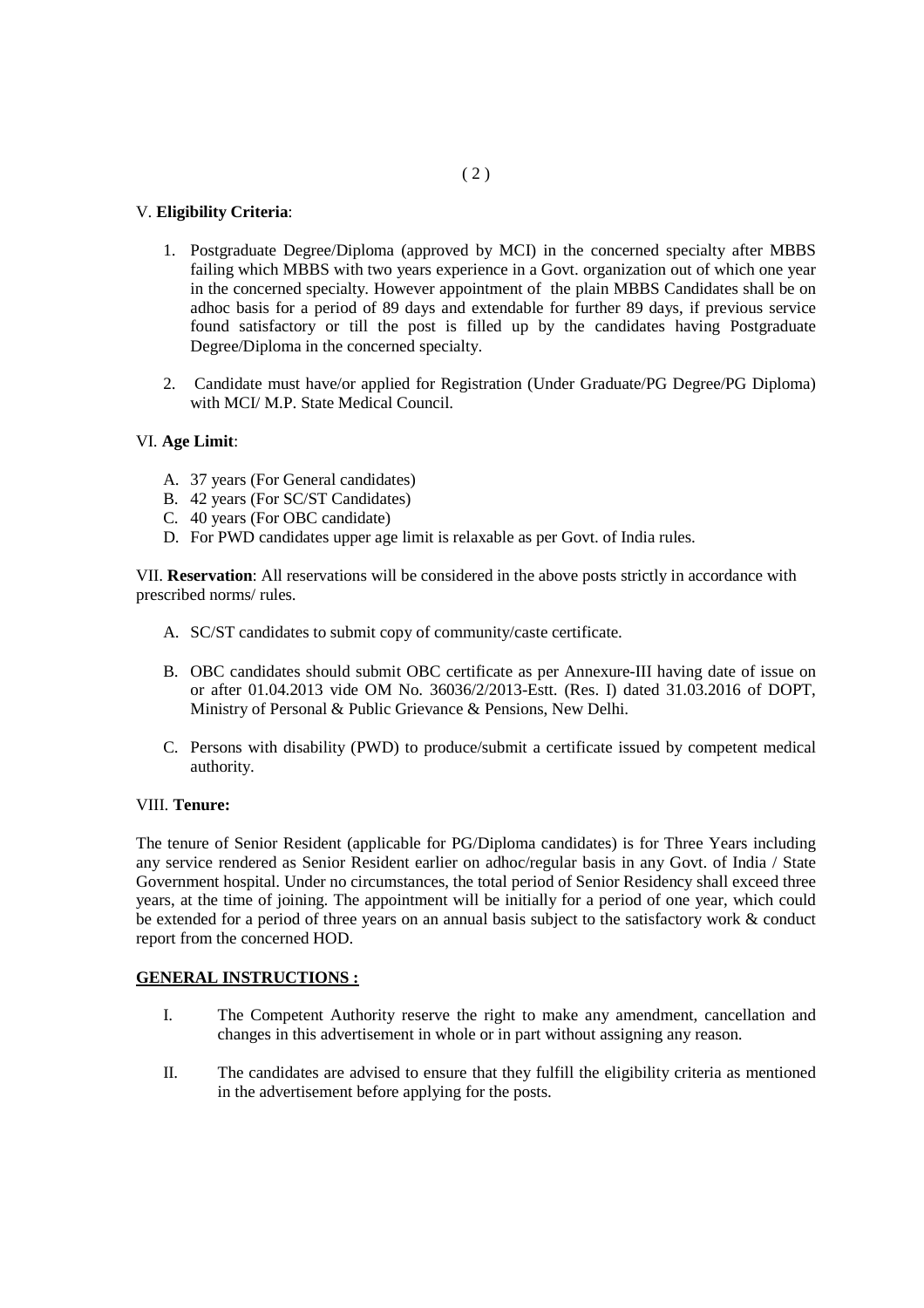- III. Vacancies may increase or decrease at the time of interview by the orders of the competent authority. The vacancies indicated as above are provisional and includes anticipated vacancies. This is subject to change without any notice.
- IV. Crucial date for determination of eligibility with regards to Educational Qualification and Experience will be the date of interview.
- V. The interested applicants may submit their candidature as per the attached application form(Annexure-II) along with all relevant documents as mentioned above in point no. III at any point of time. Application Form (hard copy only) should be accompanied by copies of necessary documents duly self attested by the candidate for verification on the date of Interview
- VI. The applications submitted shall be evaluated by the competent authority and if found eligible they shall be called for interview as and when requirement arises.
- VII. The interview call letters shall be sent by speed post/email however the hospital shall not be responsible for any postal delay/ lapse, whatsoever.
- VIII. Incomplete applications in any respect will not be considered. Only applications in response to this advertisement on prescribed pro-forma attached herewith will be considered.
- IX. Other service conditions will be applicable as per service condition prescribed from time to time by the Government of India
- X. All original documents as mentioned above in point no. III will have to be brought by the candidate at the time of interview for verification
- XI. The candidates, who are employed in Central / State Government, should submit a 'No Objection' certificate from their employer at the time of interview. In case, they do not furnish the same for some reasons or other, their candidature will not be considered
- XII. Inter hospital / Inter Institutional transfer shall not be permitted.
- XIII. Any canvassing by or on behalf of candidates or to bring political or other outside influence with regard to selection/recruitment will lead to disqualification.
- XIV. The candidates must submit the application in the prescribed form and paste recent passport size photograph on it. All the documents must be self-attested including his/her photograph on the application form
- XV. No correspondence or personal inquiries shall be entertained
- XVI. The competent authority reserves the right to verify the authenticity of the certificates submitted. If found incorrect, the candidature will be cancelled without any further notice.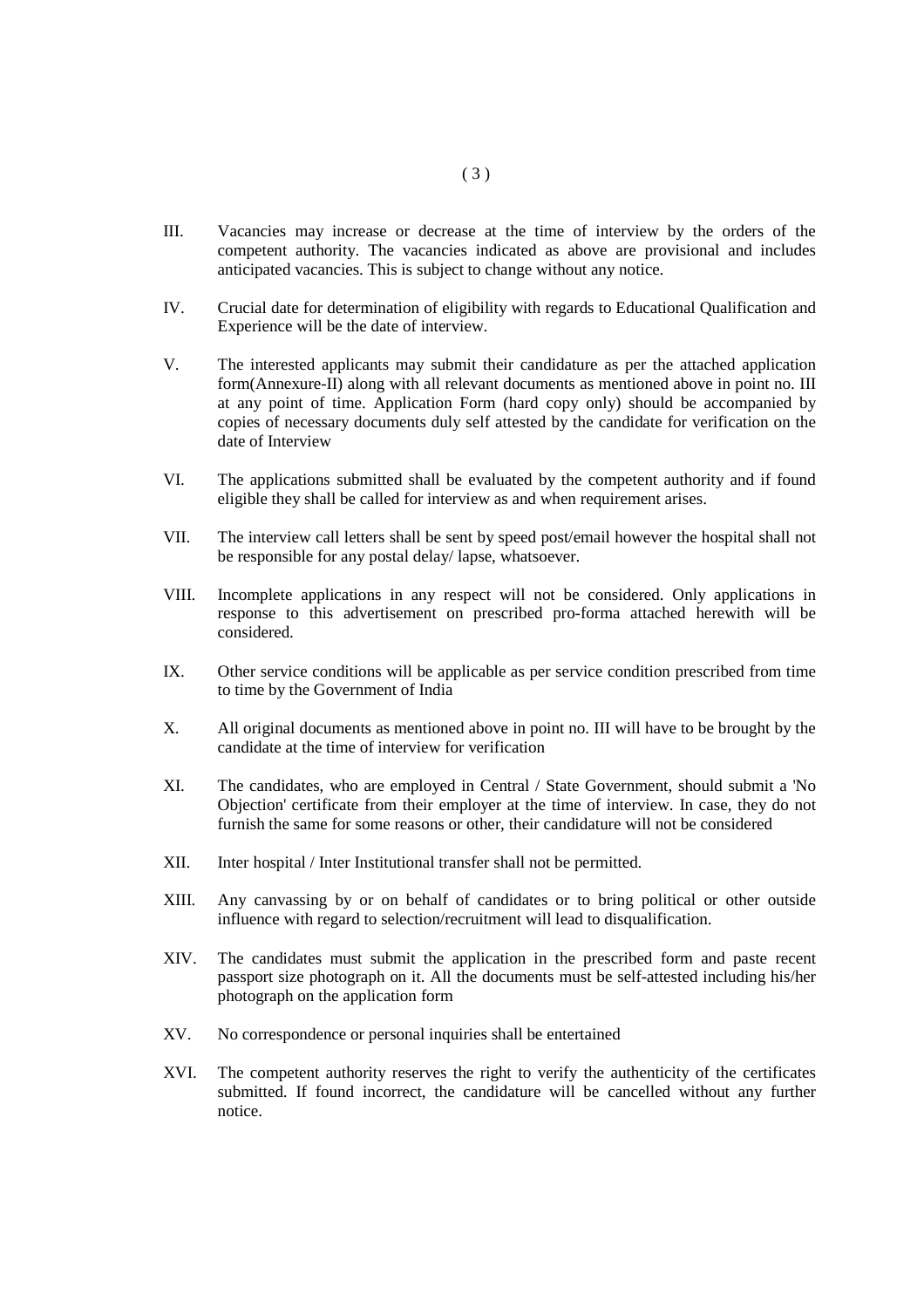- XVII. The appointment to the said post will be subject to physical fitness from the competent medical board for which he/she will be sent to designated medical authority by the Institution before joining the post.
- XVIII. Application should be accompanied by a Demand Draft of Rs.500/- for un-reserved & OBC candidates (non refundable), issued after the date of advertisement, drawn on a scheduled bank in India, in favour of Bhopal Memorial Hospital and Research Centre, Bhopal payable at Bhopal. SC/ST candidates and Persons with disability (PWD) candidates are exempted
- XIX. The candidates are advised see the hospital website (www.bmhrc.org) frequently for any amendment OR corrigendum.

#### **IMPORTANT**

\* Applicants should indicate the post applied for legibly on the first page of prescribed **"APPLICATION FORM".**

\* **JURISDICTION OF ANY DISPUTE**: In case of any legal dispute the jurisdiction of the court will be Bhopal.

\* Application Form can be downloaded which is attached as **Annexure II**.

Director, BMHRC, Bhopal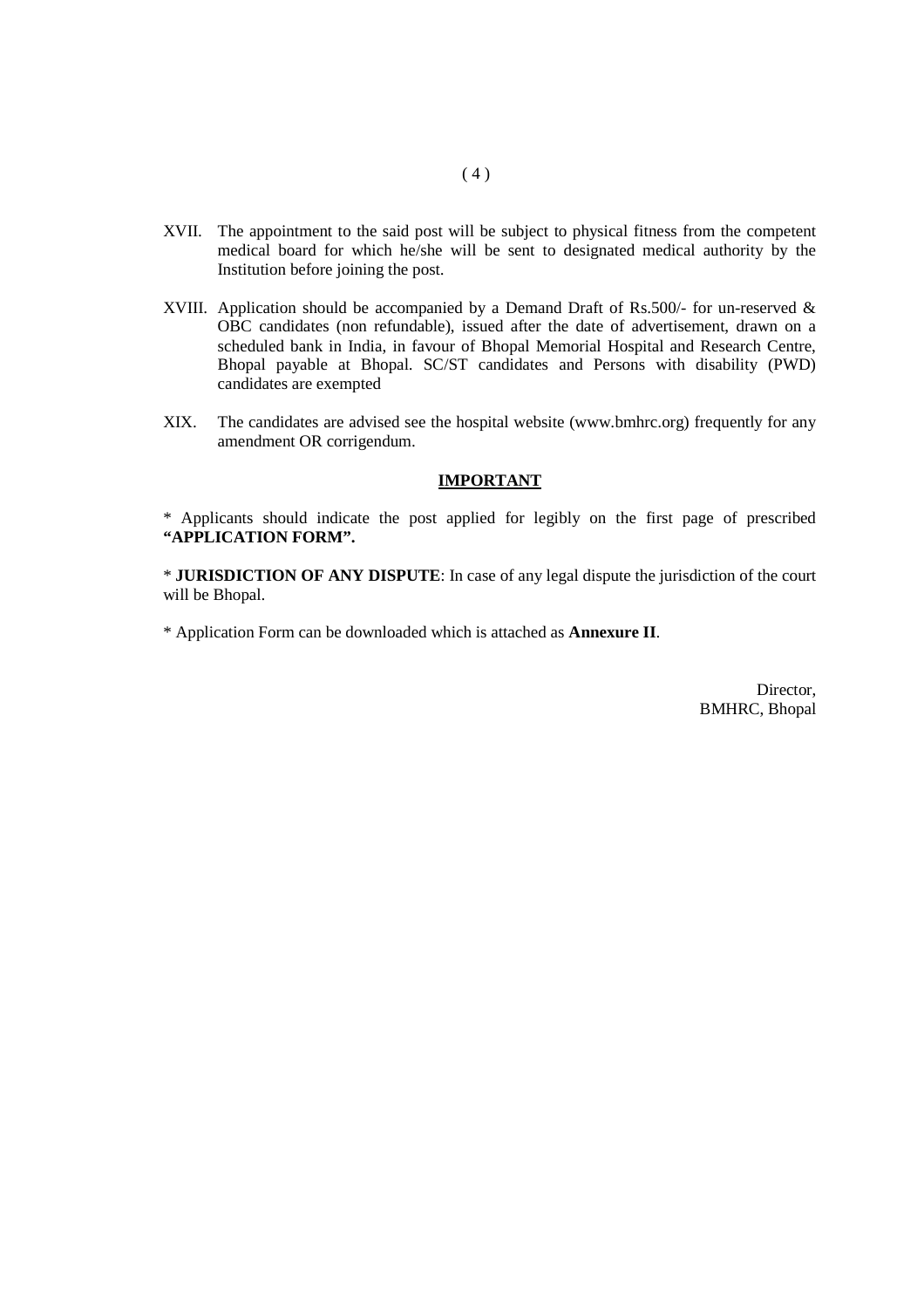### **Annexure-I**

#### भोपाल स्मारक अस्पताल एवं अनुसंधान केंद्र, भोपाल BHOPAL MEMORIAL HOSPITAL AND RESEARCH CENTRE Raisen Bypass Road, Karond, Bhopal – 462 038 (A 350 Bed Super- Specialty Hospital, Indian Council of Medical Research(ICMR), Department of Health Research (MoH&FW), Govt. of India)

#### **Rolling Advertisement for Appointment of Senior Residents at BMHRC, Bhopal**

#### Advertisement No. BMHRC/Bhopal/2020/06 Dated : 16.07.2021

| Sl.<br>No.     | Departments                                                | Eligibility Criteria                                                                                                                                                                                                  | Vacancy |           |                | Post      | Category wise Break up of |
|----------------|------------------------------------------------------------|-----------------------------------------------------------------------------------------------------------------------------------------------------------------------------------------------------------------------|---------|-----------|----------------|-----------|---------------------------|
|                |                                                            |                                                                                                                                                                                                                       |         | <b>UR</b> | <b>SC</b>      | <b>ST</b> | <b>OBC</b>                |
| 1              | Anaesthesia                                                | Postgraduate Degree / Diploma                                                                                                                                                                                         | 02      | 01        | 00             | 00        | 01                        |
| $\mathfrak{2}$ | <b>Medicine Group</b><br>(including Pulmonary<br>Medicine) | (approved by MCI) in the<br>concerned specialty after MBBS<br>failing which MBBS with two                                                                                                                             | 04      | 02        | 01             | 00        | 01                        |
| $\overline{3}$ | Pathology                                                  | years experience in a Govt.<br>organization out of which one                                                                                                                                                          | 02      | 01        | 00             | 00        | 01                        |
| $\overline{4}$ | Psychiatry                                                 | year in the concerned specialty.<br>However appointment of the                                                                                                                                                        | 02      | 01        | 01             | 00        | $00\,$                    |
| 5              | Radiology                                                  | plain MBBS Candidates shall be<br>on adhoc basis for a period of                                                                                                                                                      | 01      | 01        | 0 <sub>0</sub> | 00        | 00                        |
| 6              | <b>Surgery Group</b>                                       | 89 days and extendable for<br>further 89 days, if previous<br>service found satisfactory or till<br>the post is filled up by the<br>candidates having Post-graduate<br>Degree/ Diploma in the<br>concerned specialty. | 02      | 00        | 01             | 00        | 01                        |

# Details of vacancy for the post of Senior Residents

The vacancy position may be revised/changed as per requirement hence, candidates are advised to visit our website bmhrc.ac.in regularly.

> **Director** `BMHRC, Bhopal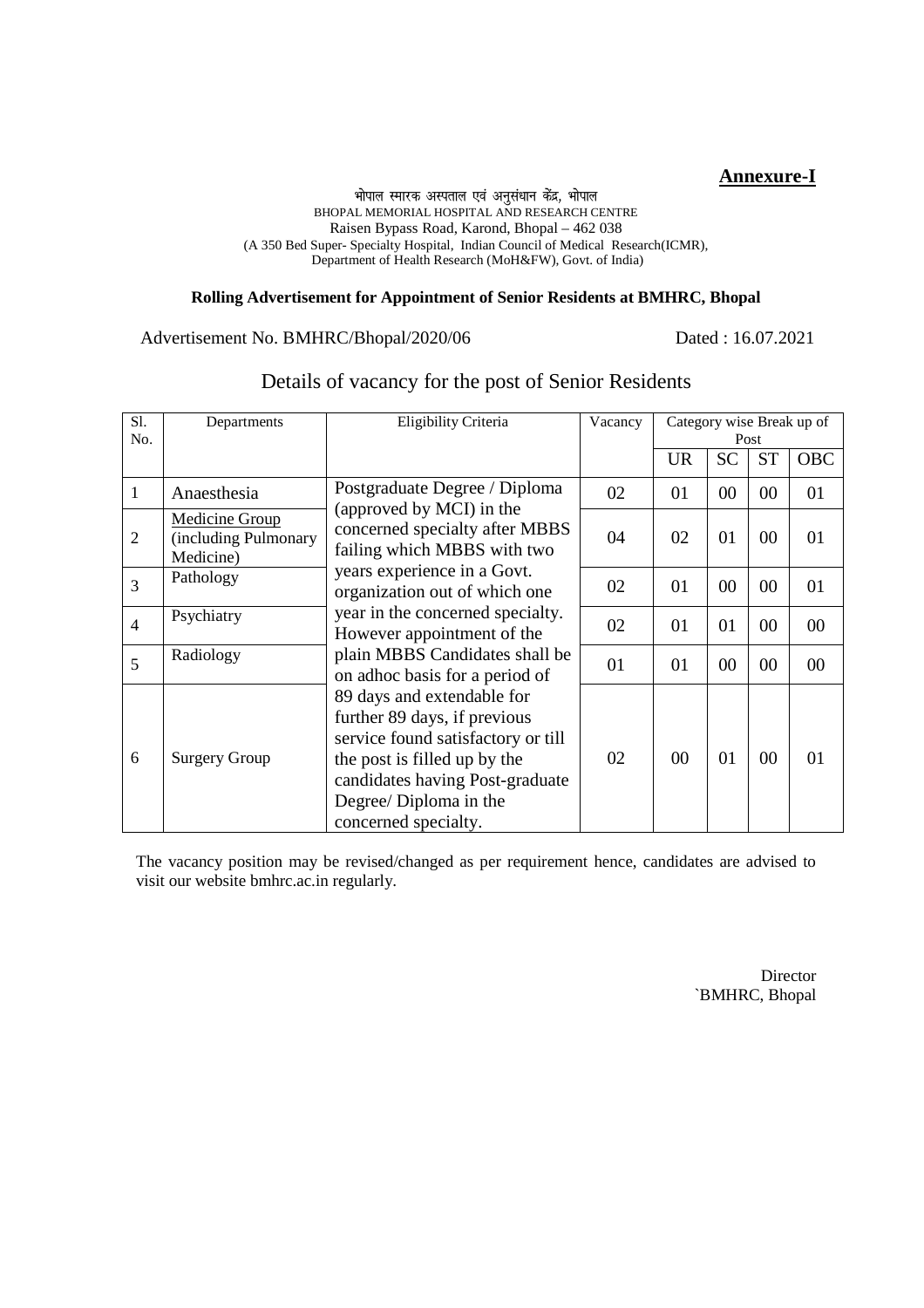# **APPLICATION FORM**

# **BHOPAL MEMORIAL HOSPITAL AND RESEARCH CENTRE**

Raisen Bypass Road, Karond, Bhopal – 462038

(A 350 Bed Super-Specialty Hospital , ICMR (Department of Health Research (MoHFW), Govt. of India

Advt. No. BMHRC/Bhopal/2021/06

| Application for the Post of Senior Resident in the department of |                                                                                                                      |
|------------------------------------------------------------------|----------------------------------------------------------------------------------------------------------------------|
| <b>Details of Demand Draft</b>                                   | <b>Tick the Applicable Category</b>                                                                                  |
| DD No.<br>Date:                                                  | General<br><b>Scheduled Caste</b>                                                                                    |
| Amount                                                           | Scheduled Tribe<br>Other Backward Class                                                                              |
| Name of the Bank                                                 | Physically Handicapped (PH)<br>(Enclose proof of Caste Certificate issued by a Competent Authority)                  |
|                                                                  |                                                                                                                      |
| 2. Sex : Male / Female (tick applicable word)                    | Marital Status: Married / Unmarried                                                                                  |
| 3. Father's/Mother's Name:                                       |                                                                                                                      |
|                                                                  |                                                                                                                      |
|                                                                  |                                                                                                                      |
| 6. Age as on $\frac{2021}{202}$                                  | Years Months Days                                                                                                    |
| 7. Present Address:                                              |                                                                                                                      |
|                                                                  |                                                                                                                      |
|                                                                  |                                                                                                                      |
|                                                                  |                                                                                                                      |
|                                                                  | <u> 1989 - Johann Stein, marwolaethau a bhann an t-Amhair an t-Amhair an t-Amhair an t-Amhair an t-Amhair an t-A</u> |
|                                                                  |                                                                                                                      |
| 10. Permanent MCI / State Medical Council Registration No.:      |                                                                                                                      |
| <b>MBBS</b>                                                      | : Registration No. Place                                                                                             |
| DM/M.Ch.                                                         |                                                                                                                      |

Affix a recent Pass Port Size Photograph

**Annexure-II**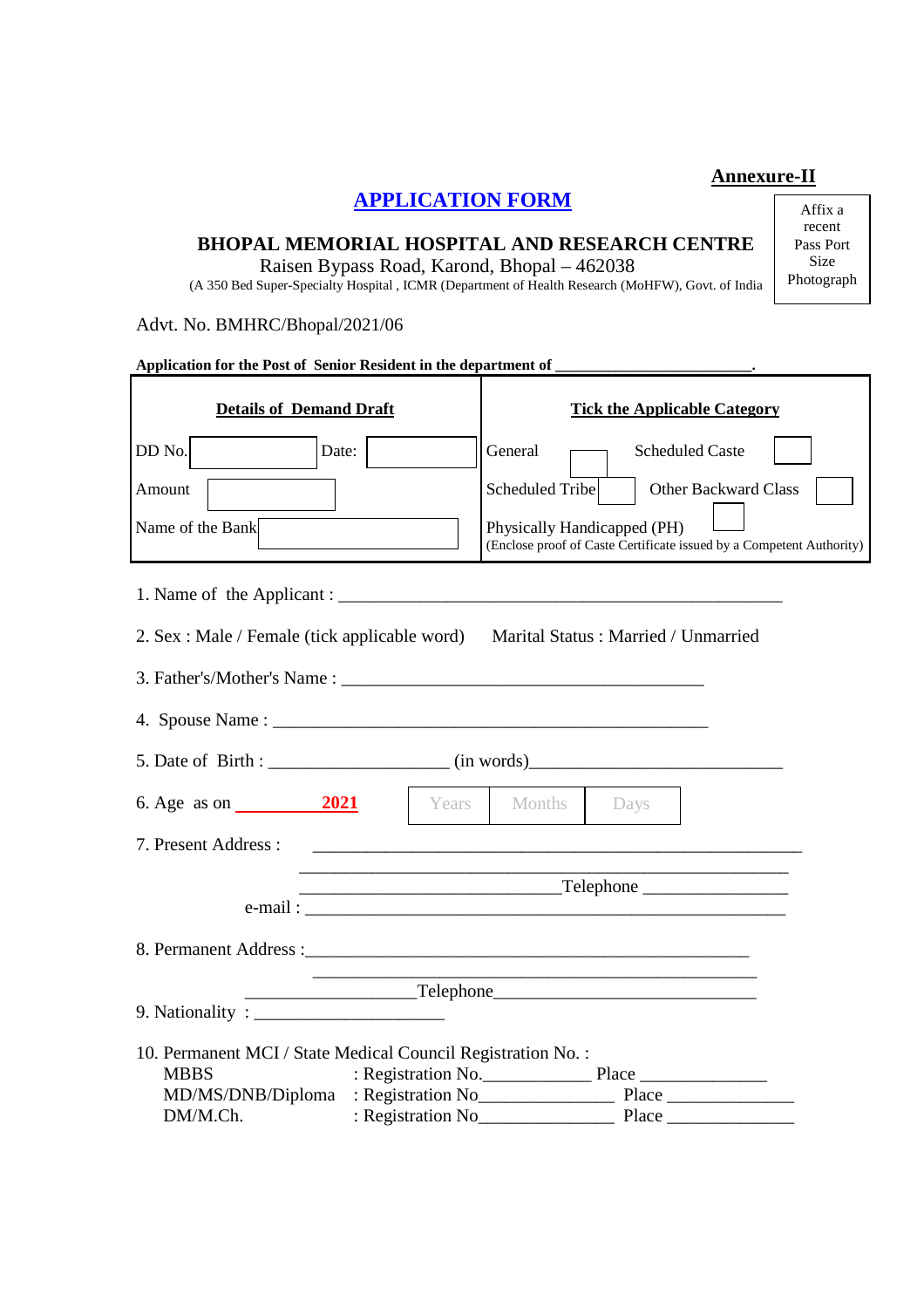11. Date of Completion of Internship : \_\_\_\_\_\_\_\_\_\_\_\_\_\_\_\_

12. Educational Qualification: (Enclose photocopies of degree/ diploma certificates & mark sheets)

| Name of<br>Examination                  | Maximum<br><b>Marks</b> | <b>Marks</b><br>Obtained | $\%$<br><b>Marks</b> | of No.<br>of<br>Attempts | Month $\&$<br>Year of<br>Passing | College &<br>University | Award/<br>Distinction |
|-----------------------------------------|-------------------------|--------------------------|----------------------|--------------------------|----------------------------------|-------------------------|-----------------------|
| <b>MBBS</b><br>I Prof.                  |                         |                          |                      |                          |                                  |                         |                       |
| II Prof.                                |                         |                          |                      |                          |                                  |                         |                       |
| Final (Part-I)                          |                         |                          |                      |                          |                                  |                         |                       |
| Final<br>$(Part-II)$                    |                         |                          |                      |                          |                                  |                         |                       |
| all<br>of<br>Total<br><b>MBBS</b> Exams |                         |                          |                      |                          |                                  |                         |                       |
| MD/MS/DNB/<br>Diploma in                |                         |                          |                      |                          |                                  |                         |                       |
| DM/ M.Ch. in                            |                         |                          |                      |                          |                                  |                         |                       |

13. Research Papers published :

If any (Give details & Proof)

14. Experience : (Details of service done earlier- enclose copies of Work Experience Certificates ) if any

| Name of the Government Designation | <b>Duration of Tenure</b> |    | Total Period |
|------------------------------------|---------------------------|----|--------------|
| Organization with full address     | From                      | To |              |
|                                    |                           |    |              |
|                                    |                           |    |              |
|                                    |                           |    |              |
|                                    |                           |    |              |
|                                    |                           |    |              |
|                                    |                           |    |              |

( Use separate sheet if space is inadequate )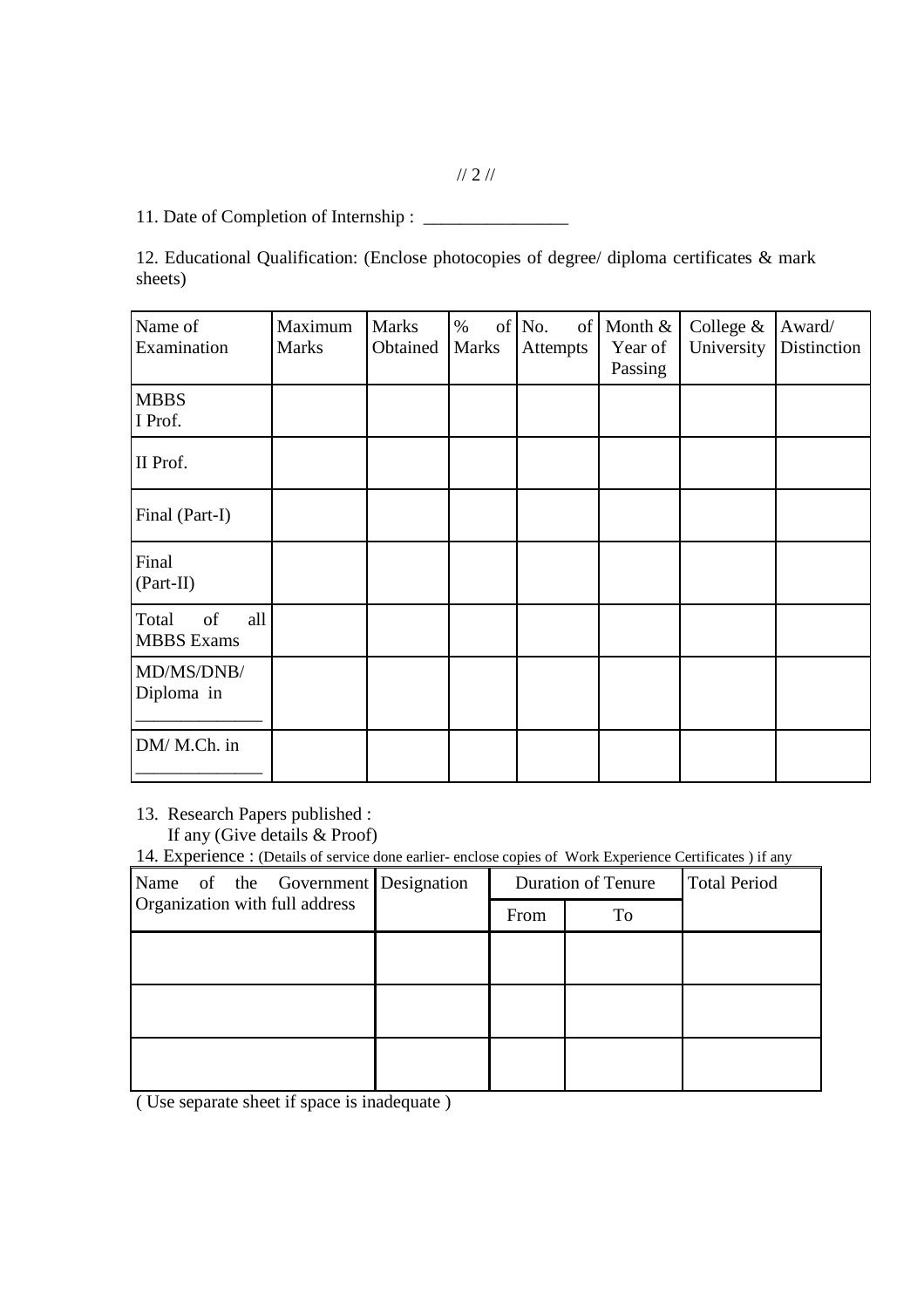## 15. Check List : ( Please tick in the box given below as proof of enclosures. All Certificates must be self attested and be attached in the following order :

| (i)     | Certificate in support of age $(10th$ class passing certificate)                                    |
|---------|-----------------------------------------------------------------------------------------------------|
| (ii)    | Degree certificate of MBBS                                                                          |
| (iii)   | Degree of MD/MS/DNB or Diploma certificate                                                          |
| (iv)    | Degree of DM/M.Ch                                                                                   |
| (v)     | Registration Certificate with MCI / State Medical Council (M.P.)                                    |
| (vi)    | MBBS Passing Certificate and mark sheets.                                                           |
| (vii)   | Internship completion certificate.                                                                  |
| (viii)  | Undergraduate/Post Graduate attempt Certificate                                                     |
| (ix)    | Proof of Publication/presenting paper in conference                                                 |
| (x)     | Caste/community/disability certificate where applicable.                                            |
| $(x_i)$ | OBC certificate only as per Annexure III with required validity as<br>mentioned at para 4(b) above. |
| (xii)   | Experience certificate (if any)                                                                     |
| (xiii)  | No objection certificate (if any)                                                                   |

# **DECLARATION**

I, \_\_\_\_\_\_\_\_\_\_\_\_\_\_\_\_\_\_\_\_\_\_\_\_\_\_\_\_\_\_\_\_\_\_\_\_\_\_\_\_\_\_\_\_ declare that the information furnished above is true and correct to the best of my knowledge and belief and no related information is concealed. I am aware that if any of the above statements are found to be incorrect or false or any material information or particulars of relevance have been misstated, suppressed or omitted, I am liable to be disqualified for appointment and if appointed, my appointment will be liable to be terminated."

..................................................................

| Place: |  |
|--------|--|
| Date : |  |

 $(Signature of the application)$ Date : \_\_\_\_\_\_\_\_\_\_ Full Name : \_\_\_\_\_\_\_\_\_\_\_\_\_\_\_\_\_\_\_\_\_\_\_\_

.